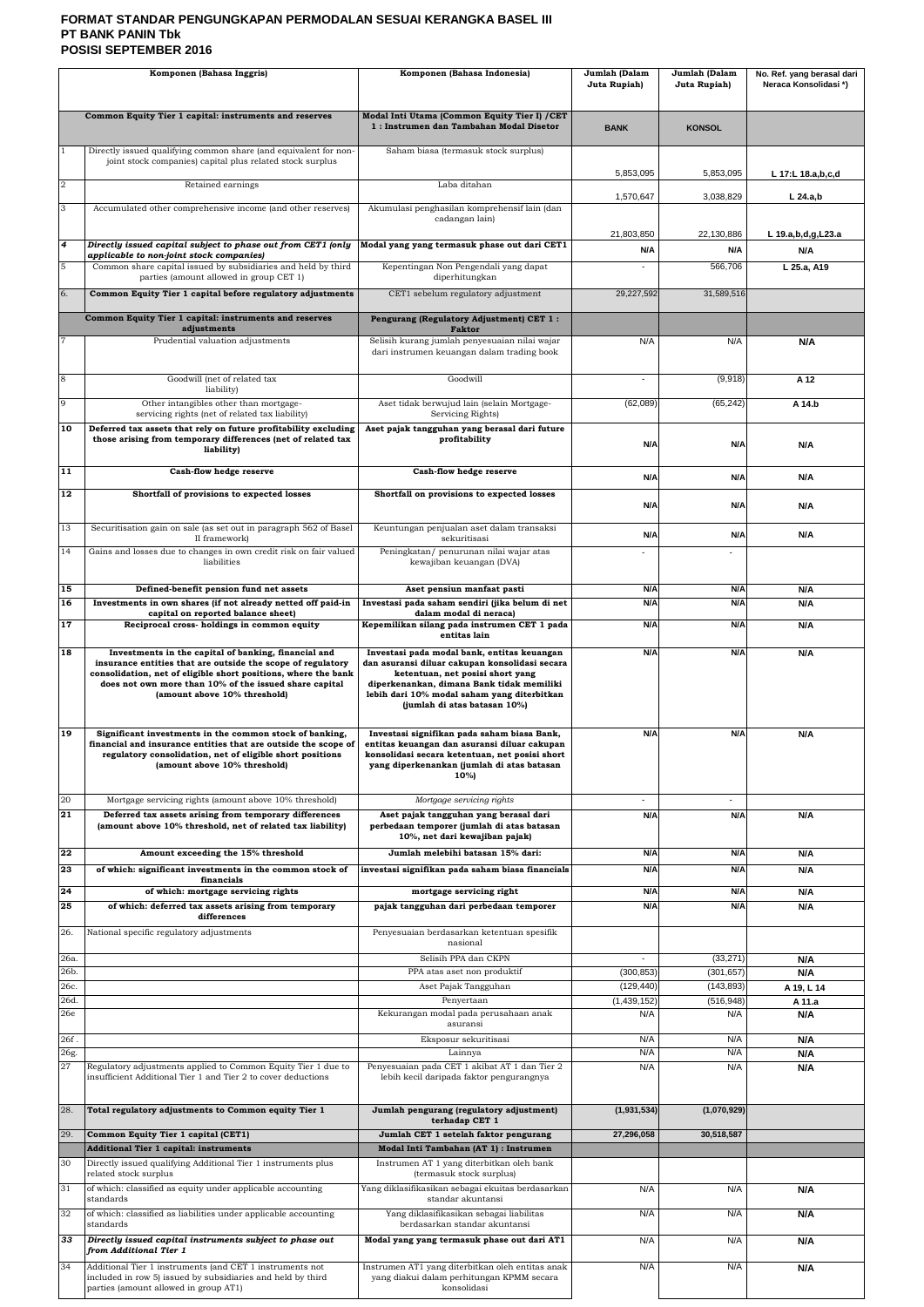## **FORMAT STANDAR PENGUNGKAPAN PERMODALAN SESUAI KERANGKA BASEL III PT BANK PANIN Tbk POSISI SEPTEMBER 2016**

| Komponen (Bahasa Inggris) |                                                                                                                                                                                                                                                                                                          | Komponen (Bahasa Indonesia)                                                                                                                                                                                                                                   | Jumlah (Dalam<br>Juta Rupiah) | Jumlah (Dalam<br>Juta Rupiah) | No. Ref. yang berasal dari<br>Neraca Konsolidasi*) |
|---------------------------|----------------------------------------------------------------------------------------------------------------------------------------------------------------------------------------------------------------------------------------------------------------------------------------------------------|---------------------------------------------------------------------------------------------------------------------------------------------------------------------------------------------------------------------------------------------------------------|-------------------------------|-------------------------------|----------------------------------------------------|
|                           |                                                                                                                                                                                                                                                                                                          |                                                                                                                                                                                                                                                               |                               |                               |                                                    |
|                           | Common Equity Tier 1 capital: instruments and reserves                                                                                                                                                                                                                                                   | Modal Inti Utama (Common Equity Tier I) / CET<br>1: Instrumen dan Tambahan Modal Disetor                                                                                                                                                                      | <b>BANK</b>                   | <b>KONSOL</b>                 |                                                    |
| 35                        | of which: instruments issued by subsidiaries subject to<br>phase out                                                                                                                                                                                                                                     | Instrumen yang diterbitkan entitas anak yang<br>termasuk phase out                                                                                                                                                                                            | N/A                           | N/A                           | N/A                                                |
| 36                        | Additional Tier 1 capital before regulatory adjustments                                                                                                                                                                                                                                                  | Jumlah AT 1 sebelum regulatory adjustment                                                                                                                                                                                                                     |                               |                               |                                                    |
|                           | Additional Tier 1 capital: regulatory adjustments                                                                                                                                                                                                                                                        | Modal Inti Tambahan: Faktor Pengurang<br>(Regulatory Adjustment)                                                                                                                                                                                              |                               |                               |                                                    |
| 37                        | <b>Investments in own Additional Tier 1</b><br>instruments                                                                                                                                                                                                                                               | Investasi pada instrumen AT1 sendiri                                                                                                                                                                                                                          | N/A                           | N/A                           | N/A                                                |
| 38                        | Reciprocal cross- holdings in Additional Tier 1 instruments                                                                                                                                                                                                                                              | Kepemilikan silang pada instrumen AT 1 pada<br>entitas lain                                                                                                                                                                                                   | N/A                           | N/A                           | N/A                                                |
| 39                        | Investments in the capital of Banking, financial and<br>insurance entities that are outside the scope of regulatory<br>consolidation, net of eligible short positions, where the bank<br>does not own more than 10% of the issued common share<br>capital of the entity (amount above 10% threshold)     | Investasi pada modal bank, entitas keuangan<br>dan asuransi diluar cakupan konsolidasi secara<br>ketentuan, net posisi short yang<br>diperkenankan, dimana Bank tidak memiliki<br>lebih dari 10% modal saham yang diterbitkan<br>(jumlah di atas batasan 10%) | N/A                           | N/A                           | N/A                                                |
| 40                        | Significant investments in the capital of banking, financial<br>and insurance entities that are outside the scope of<br>regulatory consolidation (net of eligible short positions)                                                                                                                       | Investasi signifikan pada modal Bank, entitas<br>keuangan dan asuransi di luar cakupan<br>konsolidasi secara ketentuan (net posisi short<br>yang diperkenankan)                                                                                               | N/A                           | N/A                           | N/A                                                |
| 41                        | National specific regulatory adjustments                                                                                                                                                                                                                                                                 | Penyesuaian berdasarkan ketentuan spesifik<br>nasional                                                                                                                                                                                                        |                               |                               |                                                    |
| 41 a.                     |                                                                                                                                                                                                                                                                                                          | Penempatan dana pada instrumen AT 1 pada<br>Bank lain                                                                                                                                                                                                         | N/A                           | N/A                           | N/A                                                |
| 42                        | Regulatory adjustments applied to Additional Tier 1 due to<br>insufficient Tier 2 to cover deductions                                                                                                                                                                                                    | Penyesuaian pada AT 1 akibat Tier 2 lebih kecil<br>daripada faktor pengurangnya                                                                                                                                                                               | N/A                           | N/A                           | N/A                                                |
| 43.                       | Total regulatory adjustments to Additional Tier 1 capital                                                                                                                                                                                                                                                | Jumlah faktor pengurang (regulatory<br>adjustment) terhadap AT1                                                                                                                                                                                               |                               |                               |                                                    |
| 44.                       | Additional Tier 1 capital (AT1)                                                                                                                                                                                                                                                                          | Jumlah AT 1 setelah faktor pengurang                                                                                                                                                                                                                          |                               |                               |                                                    |
| 45.                       | Tier 1 capital $(T1 = CET1 + AT1)$                                                                                                                                                                                                                                                                       | Jumlah Modal Inti (Tier 1)<br>$(CET1 + AT1)$                                                                                                                                                                                                                  | 27,296,058                    | 30,518,587                    |                                                    |
|                           | Tier 2 capital: instruments and provisions                                                                                                                                                                                                                                                               | Modal Pelengkap (Tier 2) : Instumen dan<br>cadangan                                                                                                                                                                                                           |                               |                               |                                                    |
| 46                        | Directly issued qualifying Tier 2 instruments plus related stock<br>surplus                                                                                                                                                                                                                              | Instrumen T2 yang diterbitkan oleh bank (plus<br>related stock surplus)                                                                                                                                                                                       | 1,874,000                     | 1,874,000                     | L 11.b                                             |
| 47                        | Directly issued capital instruments subject to phase out<br>from Tier 2                                                                                                                                                                                                                                  | Modal yang yang termasuk phase out dari Tier<br>2.                                                                                                                                                                                                            | N/A                           | N/A                           | N/A                                                |
| 48                        | Tier 2 instruments (and CET1 and AT1 instruments not included<br>in rows 5 or 34) issued by subsidiaries and held by third parties<br>(amount allowed in group Tier 2)                                                                                                                                   | Instrumen Tier2 yang diterbitkan oleh entitas<br>anak yang diakui dalam perhitungan KPMM<br>secara konsolidasi                                                                                                                                                | $\overline{\phantom{a}}$      |                               |                                                    |
| 49                        | of which: instruments issued by subsidiaries subject to<br>phase out                                                                                                                                                                                                                                     | Modal yang diterbitkan entitas anak yang<br>termasuk phase out                                                                                                                                                                                                | N/A                           | N/A                           | N/A                                                |
| 50                        | Provisions                                                                                                                                                                                                                                                                                               | cadangan umum PPA atas aset produktif yang<br>wajib dihitung dengan jumlah paling tinggi sebesar<br>1,25% dari ATMR untuk Risiko Kredit                                                                                                                       | 1,277,276                     | 1,398,859                     | N/A                                                |
| 51.                       | Tier 2 capital before regulatory adjustments                                                                                                                                                                                                                                                             | Jumlah Modal Pelengkap (Tier 2) sebelum                                                                                                                                                                                                                       | 3,151,276                     | 3,272,859                     |                                                    |
|                           | Tier 2 capital: regulatory adjustments                                                                                                                                                                                                                                                                   | faktor pengurang<br>Modal Pelengkap (Tier 2): Faktor Pengurang<br>(Regulatory Adjustment)                                                                                                                                                                     |                               |                               |                                                    |
| 52                        | Investments in own Tier 2 instruments                                                                                                                                                                                                                                                                    | Investasi pada instrumen Tier 2 sendiri                                                                                                                                                                                                                       | N/A                           | N/A                           | N/A                                                |
| 53                        | Reciprocal cross- holdings in Tier 2 instruments                                                                                                                                                                                                                                                         | Kepemilikan silang pada instrumen Tier 2 pada<br>entitas lain                                                                                                                                                                                                 | N/A                           | N/A                           | N/A                                                |
| 54                        | Investments in the capital of banking, financial and<br>insurance entities that are outside the scope of regulatory<br>consolidation, net of eligible short positions, where the bank<br>does not own more than 10% of the issued common share<br>capital of the entity (amount above the 10% threshold) | Investasi pada modal bank, entitas keuangan<br>dan asuransi diluar cakupan konsolidasi secara<br>ketentuan, net posisi short yang<br>diperkenankan, dimana Bank tidak memiliki<br>lebih dari 10% modal saham yang diterbitkan<br>(jumlah di atas batasan 10%) | N/A                           | N/A                           | N/A                                                |
| 55                        | Significant investments in the capital banking, financial and<br>insurance entities that are outside the scope of regulatory<br>consolidation (net of eligible short positions)                                                                                                                          | Investasi signifikan pada modal Bank, entitas<br>keuangan dan asuransi di luar cakupan<br>konsolidasi secara ketentuan (net posisi short<br>yang diperkenankan)                                                                                               | N/A                           | N/A                           | N/A                                                |
| 56                        | National specific regulatory adjustments                                                                                                                                                                                                                                                                 | Penyesuaian berdasarkan ketentuan spesifik<br>nasional                                                                                                                                                                                                        |                               |                               |                                                    |
| 56 a                      |                                                                                                                                                                                                                                                                                                          | Sinking fund                                                                                                                                                                                                                                                  | $\blacksquare$                | $\blacksquare$                |                                                    |
| 56 b.                     |                                                                                                                                                                                                                                                                                                          | Penempatan dana pada instrumen Tier 2 pada<br>Bank lain                                                                                                                                                                                                       | N/A                           | N/A                           | N/A                                                |
| 57.                       | Total regulatory adjustments to Tier 2 capital                                                                                                                                                                                                                                                           | Jumlah faktor pengurang (regulatory<br>adjustment) Modal Pelengkap                                                                                                                                                                                            |                               |                               |                                                    |
| 58.                       | Tier 2 capital (T2)                                                                                                                                                                                                                                                                                      | Jumlah Modal Pelengkap (T2) setelah<br>regulatory adjustment                                                                                                                                                                                                  | 3,151,276                     | 3,272,859                     |                                                    |
| 59.                       | Total capital $(TC = T1 + T2)$                                                                                                                                                                                                                                                                           | Total Modal (Modal Inti + Modal Pelengkap)                                                                                                                                                                                                                    | 30,447,334                    | 33,791,446                    |                                                    |
| 60.                       | Total risk weighted assets<br>Capital ratios and buffers                                                                                                                                                                                                                                                 | <b>Total Aset Tertimbang Menurut Risiko (ATMR)</b><br>Rasio Kecukupan Pemenuhan                                                                                                                                                                               | 146,270,434                   | 160,544,851                   |                                                    |
|                           |                                                                                                                                                                                                                                                                                                          | Modal Minimum (KPMM) dan Tambahan Modal<br>(Capital Buffer)                                                                                                                                                                                                   |                               |                               |                                                    |
| 61.                       | Common Equity Tier 1 (as a percentage of risk weighted assets)                                                                                                                                                                                                                                           | Rasio Modal Inti Utama (CET1) - prosentase<br>terhadap ATMR                                                                                                                                                                                                   | 18.66%                        | 19.01%                        |                                                    |
| 62.                       | Tier 1 (as a percentage of risk weighted assets)                                                                                                                                                                                                                                                         | Rasio Modal Inti (Tier 1) - prosentase terhadap<br>ATMR                                                                                                                                                                                                       | 18.66%                        | 19.01%                        |                                                    |
| 63.                       | Total capital (as a percentage of risk weighted assets)                                                                                                                                                                                                                                                  | Rasio Total Modal - prosentase terhadap ATMR                                                                                                                                                                                                                  | 20.82%                        | 21.05%                        |                                                    |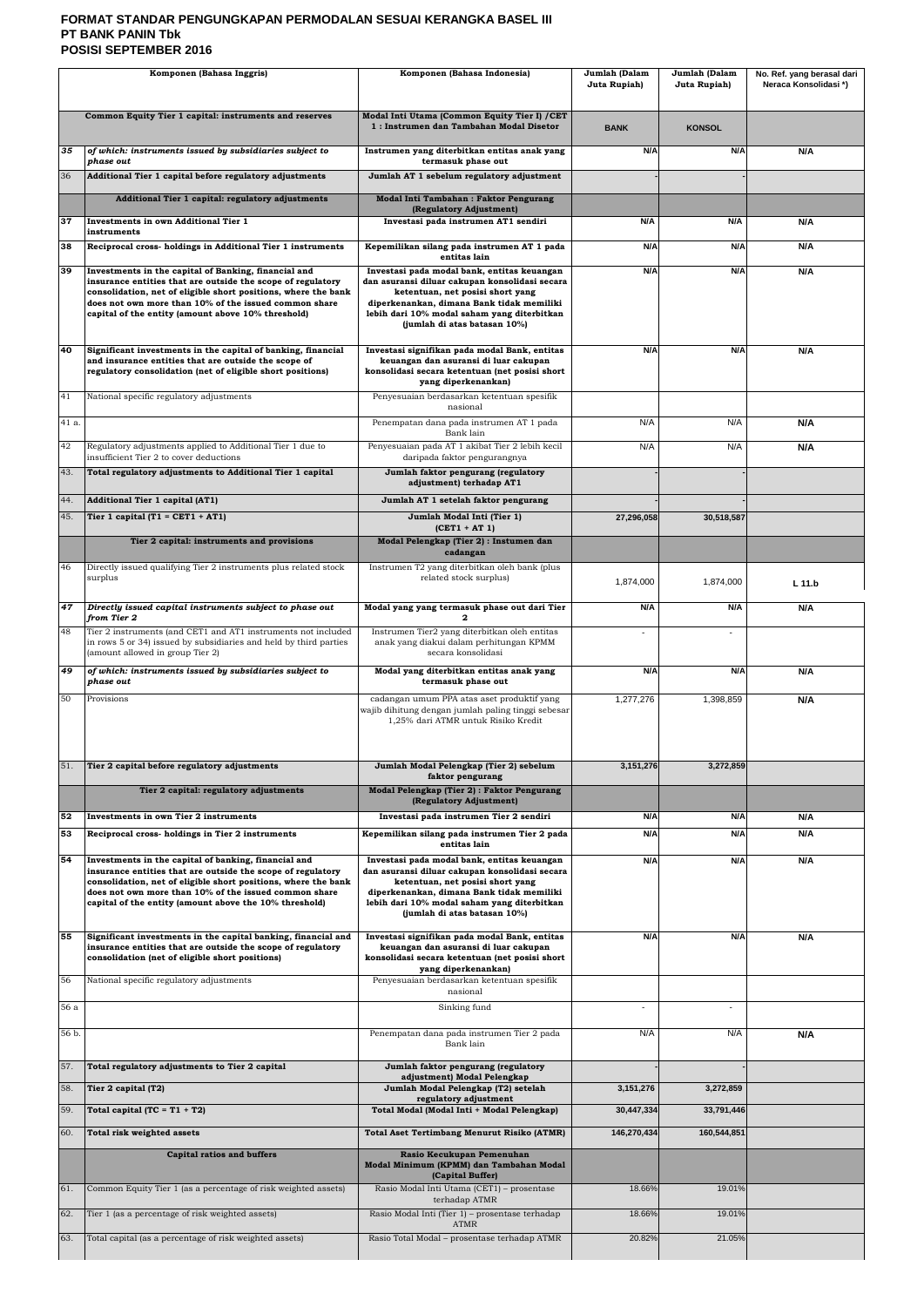### **FORMAT STANDAR PENGUNGKAPAN PERMODALAN SESUAI KERANGKA BASEL III PT BANK PANIN Tbk POSISI SEPTEMBER 2016**

| Komponen (Bahasa Inggris)                                                                                                                                                                                                                     |                                                                                                                                          | Komponen (Bahasa Indonesia)                                                                                                  | Jumlah (Dalam<br>Juta Rupiah) | Jumlah (Dalam<br>Juta Rupiah) | No. Ref. yang berasal dari<br>Neraca Konsolidasi*) |
|-----------------------------------------------------------------------------------------------------------------------------------------------------------------------------------------------------------------------------------------------|------------------------------------------------------------------------------------------------------------------------------------------|------------------------------------------------------------------------------------------------------------------------------|-------------------------------|-------------------------------|----------------------------------------------------|
|                                                                                                                                                                                                                                               | Common Equity Tier 1 capital: instruments and reserves                                                                                   | Modal Inti Utama (Common Equity Tier I) / CET<br>1: Instrumen dan Tambahan Modal Disetor                                     | <b>BANK</b>                   | <b>KONSOL</b>                 |                                                    |
| Institution specific buffer requirement (minimum CET1<br>64.<br>requirement plus capital conservation buffer plus countercyclical<br>buffer requirements plus G-SIB buffer requirement, expressed as<br>a percentage of risk weighted assets) |                                                                                                                                          | Tambahan modal (buffer) - prosentase terhadap<br><b>AMTR</b>                                                                 |                               |                               |                                                    |
| 65                                                                                                                                                                                                                                            | of which: capital conservation<br>buffer requirement                                                                                     | Capital Conservation Buffer                                                                                                  | 0.625%                        | 0.625%                        |                                                    |
| 66                                                                                                                                                                                                                                            | of which: bank specific countercyclical buffer requirement                                                                               | Countercyclical Buffer                                                                                                       | 0.00%                         | 0.00%                         |                                                    |
| 67                                                                                                                                                                                                                                            | of which: G-SIB buffer requirement                                                                                                       | Capital Surcharge untuk D-SIB                                                                                                | 0.25%                         | 0.25%                         |                                                    |
| 68.                                                                                                                                                                                                                                           | Common Equity Tier 1 available to meet buffers (as a percentage<br>of risk weighted assets)                                              | Modal Inti Utama (CET 1) yang tersedia untuk<br>memenuhi Tambahan Modal (Buffer) - prosentase<br>terhadap ATMR               | 11.48%                        | 11.69%                        |                                                    |
|                                                                                                                                                                                                                                               | National minimal<br>(if different from<br>Basel 3)                                                                                       | <b>National minimal</b><br>(if different from<br>Basel 3)                                                                    |                               |                               |                                                    |
| 69                                                                                                                                                                                                                                            | National Common Equity Tier 1 minimum ratio (if different<br>from Basel 3 minimum)                                                       | Rasio terendah CET 1 nasional (jika berbeda<br>dengan Basel 3)                                                               | N/A                           | N/A                           | N/A                                                |
| 70                                                                                                                                                                                                                                            | National Tier 1 minimum ratio (if different from Basel 3<br>minimum)                                                                     | Rasio terendah Tier 1 nasional (jika berbeda<br>dengan Basel 3)                                                              | N/A                           | N/A                           | N/A                                                |
| 71                                                                                                                                                                                                                                            | National total capital minimum ratio (if different from Basel 3<br>minimum)                                                              | Rasio terendah total modal nasional (jika<br>berbeda dengan Basel 3)                                                         | N/A                           | N/A                           | N/A                                                |
|                                                                                                                                                                                                                                               | Amounts below the thresholds for deduction (before risk<br>weighting)                                                                    | Jumlah di bawah batasan pengurangan (sebelum<br>pembobotan risiko)                                                           |                               |                               |                                                    |
| 72                                                                                                                                                                                                                                            | Non-significant investments in the capital of other financials                                                                           | Investasi non- signifikan pada modal entitas<br>keuangan lain                                                                | N/A                           | N/A                           | N/A                                                |
| 73                                                                                                                                                                                                                                            | Significant investments in the common stock of financials                                                                                | Investasi signifikan pada saham biasa entitas<br>keuangan                                                                    | N/A                           | N/A                           | N/A                                                |
| 74                                                                                                                                                                                                                                            | Mortgage servicing rights (net of related tax liability)                                                                                 | Mortgage servicing rights (net dari kewajiban<br>pajak)                                                                      | N/A                           | N/A                           | N/A                                                |
| 75                                                                                                                                                                                                                                            | Deferred tax assets arising from temporary differences (net of<br>related tax liability)                                                 | Aset pajak tangguhan yang berasal dari<br>perbedaan temporer (net dari kewajiban pajak)                                      | N/A                           | N/A                           | N/A                                                |
|                                                                                                                                                                                                                                               | Applicable caps on the inclusion of provisions in Tier 2                                                                                 | Cap yang dikenakan untuk provisi pada Tier 2                                                                                 |                               |                               |                                                    |
| 76                                                                                                                                                                                                                                            | Provisions eligible for inclusion in Tier 2 in respect of<br>exposures subject to standardised approach (prior to<br>application of cap) | Provisi yang dapat diakui sebagai Tier 2 sesuai<br>dengan eksposur berdasarkan pendekatan<br>standar (sebelum dikenakan cap) | N/A                           | N/A                           | N/A                                                |
| 77                                                                                                                                                                                                                                            | Cap on inclusion of provisions in Tier 2 under standardised<br>approach                                                                  | Cap atas provisi yang diakui sebagai Tier 2<br>berdasarkan pendekatan st andar                                               | N/A                           | N/A                           | N/A                                                |
| 78                                                                                                                                                                                                                                            | Provisions eligible for inclusion in Tier 2 in respect of<br>exposures subject to standardised approach (prior to<br>application of cap) | Provisi yang dapat diakui sebagai Tier 2 sesuai<br>dengan eksposur berdasarkan pendekatan IRB<br>(sebelum dikenakan cap)     | N/A                           | N/A                           | N/A                                                |
| 79                                                                                                                                                                                                                                            | Cap for inclusion of provisions in Tier 2 under internal<br>ratings-based approach                                                       | Cap atas provisi yang diakui sebagai Tier 2<br>berdasarkan pendekatan IRB                                                    | N/A                           | N/A                           | N/A                                                |
|                                                                                                                                                                                                                                               | Capital instruments subject to phase-out arrangements (only<br>applicable between 1 Jan 2018 and 1 Jan 2022)                             | Instrumen Modal yang termasuk phase out<br>(hanya berlaku antara 1 Jan 2018 s.d. 1 Jan<br>2022)                              |                               |                               |                                                    |
| 80                                                                                                                                                                                                                                            | Current cap on CET1 instruments subject to phase out<br>arrangements                                                                     | Cap pada CET 1 yang temasuk phase out                                                                                        | N/A                           | N/A                           | N/A                                                |
| 81                                                                                                                                                                                                                                            | Amount excluded from CET1 due to cap (excess over cap<br>after redemptions and maturities)                                               | Jumlah yang dikecualikan dari CET1 karena<br>adanya cap (kelebihan di atas cap setelah<br>redemptions dan maturities)        | N/A                           | N/A                           | N/A                                                |
| 82                                                                                                                                                                                                                                            | Current cap on AT1 instruments subject to phase out<br>arrangements                                                                      | Cap pada AT1 yang temasuk phase out                                                                                          | N/A                           | N/A                           | N/A                                                |
| 83                                                                                                                                                                                                                                            | Amount excluded from AT1 due to cap (excess over cap after<br>redemptions and maturities)                                                | Jumlah yang dikecualikan dari AT1 karena<br>adanya cap (kelebihan di atas cap setelah<br>redemptions dan maturities)         | N/A                           | N/A                           | N/A                                                |
| 84                                                                                                                                                                                                                                            | Current cap on T2 instruments subject to phase out<br>arrangements                                                                       | Cap pada Tier2 yang temasuk phase out                                                                                        | N/A                           | N/A                           | N/A                                                |
| 85<br>Amount excluded from T2 due to cap (excess over cap after<br>redemptions and maturities)                                                                                                                                                |                                                                                                                                          | Jumlah yang dikecualikan dari Tier2 karena<br>adanya cap (kelebihan di atas cap setelah<br>redemptions dan maturities)       | N/A                           | N/A                           | N/A                                                |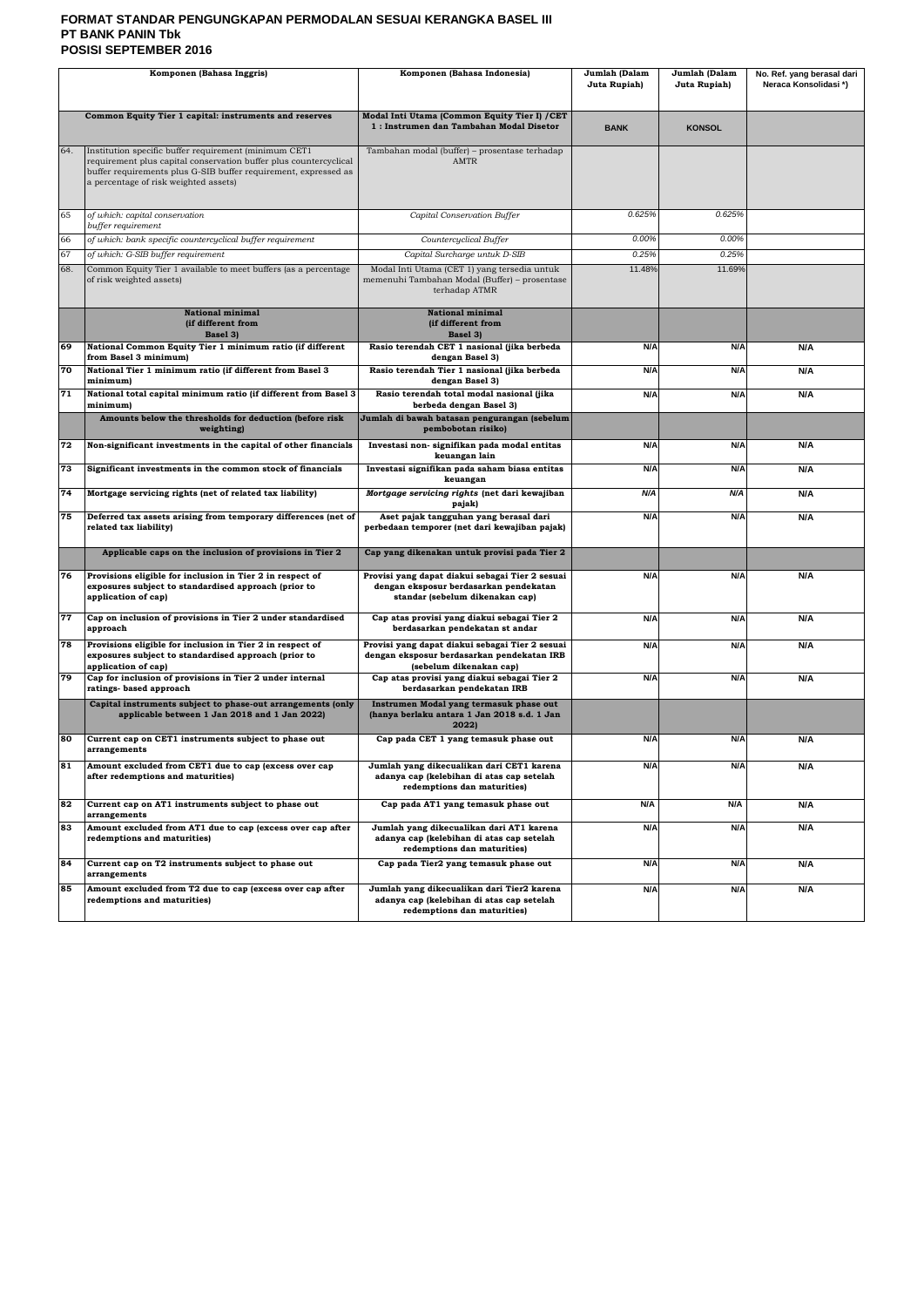#### **REKONSILIASI PERMODALAN PT BANK PANIN Tbk POSISI SEPTEMBER 2016 (Dalam Juta Rupiah)**

| Neraca Konsolidasian<br>Neraca Konsolidasian<br>dengan cakupan<br>dengan cakupan<br>Neraca Publikasi<br>Neraca Publikasi<br>konsolidasi berdasarkan<br>konsolidasi berdasarkan<br>No Referensi<br>ketentuan kehati-hatian<br>ketentuan kehati-hatian<br>POS-POS<br>No.<br>POSISI SEPTEMBER 2016 POSISI SEPTEMBER 2016<br>POSISI SEPTEMBER 2016<br>POSISI SEPTEMBER 2016<br><b>ASET</b><br>1.<br>Kas<br>1,179,636<br>1,179,636<br>1,198,730<br>1,198,730<br>2.<br>Penempatan pada Bank Indonesia<br>10,924,566<br>10,924,566<br>12,194,088<br>12,194,088<br>3.<br>Penempatan pada bank lain<br>8,164,992<br>8,199,131<br>8,164,992<br>8,199,131<br>4.<br>Tagihan spot dan derivatif<br>29,651<br>29,651<br>29,651<br>29,651<br>5.<br>Surat berharga<br>a. Diukur pada nilai wajar melalui laporan laba/rugi<br>703,392<br>723,774<br>$\sim$<br>a.1 subordinasi bank<br>A 5.a,1<br>703,392<br>723,774<br>a.2 selain subordinasi bank<br>b. Tersedia untuk dijual<br>3,995,940<br>4,046,694<br>$\omega$<br>÷<br>A 5.b,1<br>b.1 subordinasi bank<br>$\mathbf{r}$<br>3,995,940<br>4,046,694<br>b.2 selain subordinasi bank<br>c. Dimiliki hingga jatuh tempo<br>12,569,740<br>13,459,846<br>c.1 subordinasi bank<br>A 5.c,1<br>$\sim$<br>c.2 selain subordinasi bank<br>12,569,740<br>13,459,846 |              |
|---------------------------------------------------------------------------------------------------------------------------------------------------------------------------------------------------------------------------------------------------------------------------------------------------------------------------------------------------------------------------------------------------------------------------------------------------------------------------------------------------------------------------------------------------------------------------------------------------------------------------------------------------------------------------------------------------------------------------------------------------------------------------------------------------------------------------------------------------------------------------------------------------------------------------------------------------------------------------------------------------------------------------------------------------------------------------------------------------------------------------------------------------------------------------------------------------------------------------------------------------------------------------------------------|--------------|
|                                                                                                                                                                                                                                                                                                                                                                                                                                                                                                                                                                                                                                                                                                                                                                                                                                                                                                                                                                                                                                                                                                                                                                                                                                                                                             | No Referensi |
|                                                                                                                                                                                                                                                                                                                                                                                                                                                                                                                                                                                                                                                                                                                                                                                                                                                                                                                                                                                                                                                                                                                                                                                                                                                                                             |              |
|                                                                                                                                                                                                                                                                                                                                                                                                                                                                                                                                                                                                                                                                                                                                                                                                                                                                                                                                                                                                                                                                                                                                                                                                                                                                                             |              |
|                                                                                                                                                                                                                                                                                                                                                                                                                                                                                                                                                                                                                                                                                                                                                                                                                                                                                                                                                                                                                                                                                                                                                                                                                                                                                             |              |
|                                                                                                                                                                                                                                                                                                                                                                                                                                                                                                                                                                                                                                                                                                                                                                                                                                                                                                                                                                                                                                                                                                                                                                                                                                                                                             |              |
|                                                                                                                                                                                                                                                                                                                                                                                                                                                                                                                                                                                                                                                                                                                                                                                                                                                                                                                                                                                                                                                                                                                                                                                                                                                                                             |              |
|                                                                                                                                                                                                                                                                                                                                                                                                                                                                                                                                                                                                                                                                                                                                                                                                                                                                                                                                                                                                                                                                                                                                                                                                                                                                                             |              |
|                                                                                                                                                                                                                                                                                                                                                                                                                                                                                                                                                                                                                                                                                                                                                                                                                                                                                                                                                                                                                                                                                                                                                                                                                                                                                             |              |
|                                                                                                                                                                                                                                                                                                                                                                                                                                                                                                                                                                                                                                                                                                                                                                                                                                                                                                                                                                                                                                                                                                                                                                                                                                                                                             |              |
|                                                                                                                                                                                                                                                                                                                                                                                                                                                                                                                                                                                                                                                                                                                                                                                                                                                                                                                                                                                                                                                                                                                                                                                                                                                                                             | A 5.a,1      |
|                                                                                                                                                                                                                                                                                                                                                                                                                                                                                                                                                                                                                                                                                                                                                                                                                                                                                                                                                                                                                                                                                                                                                                                                                                                                                             |              |
|                                                                                                                                                                                                                                                                                                                                                                                                                                                                                                                                                                                                                                                                                                                                                                                                                                                                                                                                                                                                                                                                                                                                                                                                                                                                                             |              |
|                                                                                                                                                                                                                                                                                                                                                                                                                                                                                                                                                                                                                                                                                                                                                                                                                                                                                                                                                                                                                                                                                                                                                                                                                                                                                             | A 5.b,1      |
|                                                                                                                                                                                                                                                                                                                                                                                                                                                                                                                                                                                                                                                                                                                                                                                                                                                                                                                                                                                                                                                                                                                                                                                                                                                                                             |              |
|                                                                                                                                                                                                                                                                                                                                                                                                                                                                                                                                                                                                                                                                                                                                                                                                                                                                                                                                                                                                                                                                                                                                                                                                                                                                                             |              |
|                                                                                                                                                                                                                                                                                                                                                                                                                                                                                                                                                                                                                                                                                                                                                                                                                                                                                                                                                                                                                                                                                                                                                                                                                                                                                             | A 5.c,1      |
|                                                                                                                                                                                                                                                                                                                                                                                                                                                                                                                                                                                                                                                                                                                                                                                                                                                                                                                                                                                                                                                                                                                                                                                                                                                                                             |              |
| d. Pinjaman yang diberikan dan piutang                                                                                                                                                                                                                                                                                                                                                                                                                                                                                                                                                                                                                                                                                                                                                                                                                                                                                                                                                                                                                                                                                                                                                                                                                                                      |              |
| Surat berharga yang dijual dengan janji dibeli kembali (repo)<br>8,927,542<br>8,927,542<br>8,927,542<br>8,927,542<br>6.                                                                                                                                                                                                                                                                                                                                                                                                                                                                                                                                                                                                                                                                                                                                                                                                                                                                                                                                                                                                                                                                                                                                                                     |              |
| 7.<br>Tagihan atas surat berharga yang dibeli dengan janji                                                                                                                                                                                                                                                                                                                                                                                                                                                                                                                                                                                                                                                                                                                                                                                                                                                                                                                                                                                                                                                                                                                                                                                                                                  |              |
| dijual kembali (reverse repo)<br>2,185,674<br>2,185,674<br>2,185,674<br>2,185,674<br>8.<br>Tagihan akseptasi<br>1,196,809<br>1,196,809<br>1,196,809<br>1,196,809                                                                                                                                                                                                                                                                                                                                                                                                                                                                                                                                                                                                                                                                                                                                                                                                                                                                                                                                                                                                                                                                                                                            |              |
| 9.<br>Kredit                                                                                                                                                                                                                                                                                                                                                                                                                                                                                                                                                                                                                                                                                                                                                                                                                                                                                                                                                                                                                                                                                                                                                                                                                                                                                |              |
| a. Diukur pada nilai wajar melalui laporan laba/rugi<br>$\sim$                                                                                                                                                                                                                                                                                                                                                                                                                                                                                                                                                                                                                                                                                                                                                                                                                                                                                                                                                                                                                                                                                                                                                                                                                              |              |
| b. Tersedia untuk dijual                                                                                                                                                                                                                                                                                                                                                                                                                                                                                                                                                                                                                                                                                                                                                                                                                                                                                                                                                                                                                                                                                                                                                                                                                                                                    |              |
| c. Dimiliki hingga jatuh tempo                                                                                                                                                                                                                                                                                                                                                                                                                                                                                                                                                                                                                                                                                                                                                                                                                                                                                                                                                                                                                                                                                                                                                                                                                                                              |              |
| d. Pinjaman yang diberikan dan piutang<br>119,292,883<br>119,292,883<br>131,142,315<br>131,142,315                                                                                                                                                                                                                                                                                                                                                                                                                                                                                                                                                                                                                                                                                                                                                                                                                                                                                                                                                                                                                                                                                                                                                                                          |              |
| Pembiayaan syariah<br>10.                                                                                                                                                                                                                                                                                                                                                                                                                                                                                                                                                                                                                                                                                                                                                                                                                                                                                                                                                                                                                                                                                                                                                                                                                                                                   |              |
| 11.<br>Penyertaan<br>1,457,067<br>572,379                                                                                                                                                                                                                                                                                                                                                                                                                                                                                                                                                                                                                                                                                                                                                                                                                                                                                                                                                                                                                                                                                                                                                                                                                                                   |              |
| a. Penyertaan sebagai pengurang Modal<br>1,439,152<br>A 11.a<br>516,948                                                                                                                                                                                                                                                                                                                                                                                                                                                                                                                                                                                                                                                                                                                                                                                                                                                                                                                                                                                                                                                                                                                                                                                                                     | A 11.a       |
| b. Pemyertaan bukan sebagai pengurang Modal<br>17,915<br>55,431                                                                                                                                                                                                                                                                                                                                                                                                                                                                                                                                                                                                                                                                                                                                                                                                                                                                                                                                                                                                                                                                                                                                                                                                                             |              |
| Goodwill<br>9,918<br>9,918<br>12.<br>$\bar{a}$                                                                                                                                                                                                                                                                                                                                                                                                                                                                                                                                                                                                                                                                                                                                                                                                                                                                                                                                                                                                                                                                                                                                                                                                                                              |              |
| 13.<br>Cadangan kerugian penurunan nilai aset keuangan -/-<br>a. Surat berharga<br>(211, 497)<br>(211, 497)<br>(211, 447)<br>(211, 447)                                                                                                                                                                                                                                                                                                                                                                                                                                                                                                                                                                                                                                                                                                                                                                                                                                                                                                                                                                                                                                                                                                                                                     |              |
| b. Kredit<br>(2,785,532)<br>(2,785,532)<br>(3,054,113)<br>(3,054,113)                                                                                                                                                                                                                                                                                                                                                                                                                                                                                                                                                                                                                                                                                                                                                                                                                                                                                                                                                                                                                                                                                                                                                                                                                       |              |
| (625)<br>(625)<br>(49, 896)<br>(49, 896)<br>c. Lainnya                                                                                                                                                                                                                                                                                                                                                                                                                                                                                                                                                                                                                                                                                                                                                                                                                                                                                                                                                                                                                                                                                                                                                                                                                                      |              |
| Aset tidak berwujud<br>234,485<br>240,847<br>14.                                                                                                                                                                                                                                                                                                                                                                                                                                                                                                                                                                                                                                                                                                                                                                                                                                                                                                                                                                                                                                                                                                                                                                                                                                            |              |
| a, Aset tidak berwujud Servicing Mortgage<br>A 14.a                                                                                                                                                                                                                                                                                                                                                                                                                                                                                                                                                                                                                                                                                                                                                                                                                                                                                                                                                                                                                                                                                                                                                                                                                                         | A 14.a       |
| b, Aset tidak berwujud selain Servicing Mortgage<br>234,485<br>A 14.b<br>240,847                                                                                                                                                                                                                                                                                                                                                                                                                                                                                                                                                                                                                                                                                                                                                                                                                                                                                                                                                                                                                                                                                                                                                                                                            | A 14.b       |
| Akumulasi amortisasi aset tidak berwujud -/-<br>(172, 396)<br>(175, 605)                                                                                                                                                                                                                                                                                                                                                                                                                                                                                                                                                                                                                                                                                                                                                                                                                                                                                                                                                                                                                                                                                                                                                                                                                    |              |
| A 14.a                                                                                                                                                                                                                                                                                                                                                                                                                                                                                                                                                                                                                                                                                                                                                                                                                                                                                                                                                                                                                                                                                                                                                                                                                                                                                      | A 14.a       |
| a, Akumulasi amortisasi aset tidak berwujud Servicing Mortgage                                                                                                                                                                                                                                                                                                                                                                                                                                                                                                                                                                                                                                                                                                                                                                                                                                                                                                                                                                                                                                                                                                                                                                                                                              |              |
| b, Akumulasi amortisasi aset tidak berwujud selain Servicing<br>A 14.b                                                                                                                                                                                                                                                                                                                                                                                                                                                                                                                                                                                                                                                                                                                                                                                                                                                                                                                                                                                                                                                                                                                                                                                                                      | A 14.b       |
| (172, 396)<br>(175, 605)<br>Mortgage<br>9,772,681<br>9,772,681<br>10,099,724<br>10,099,724<br>15.<br>Aset tetap dan inventaris                                                                                                                                                                                                                                                                                                                                                                                                                                                                                                                                                                                                                                                                                                                                                                                                                                                                                                                                                                                                                                                                                                                                                              |              |
| Akumulasi penyusutan aset tetap dan inventaris -/-<br>(132, 157)<br>(132, 157)<br>(204, 412)<br>(204, 412)                                                                                                                                                                                                                                                                                                                                                                                                                                                                                                                                                                                                                                                                                                                                                                                                                                                                                                                                                                                                                                                                                                                                                                                  |              |
| Aset non Produktif<br>16.                                                                                                                                                                                                                                                                                                                                                                                                                                                                                                                                                                                                                                                                                                                                                                                                                                                                                                                                                                                                                                                                                                                                                                                                                                                                   |              |
| 190.209<br>190,209<br>a. Properti Terbengkalai<br>190,209<br>190,209                                                                                                                                                                                                                                                                                                                                                                                                                                                                                                                                                                                                                                                                                                                                                                                                                                                                                                                                                                                                                                                                                                                                                                                                                        |              |
| 470,922<br>b. Aset yang diambil alih<br>470,922<br>484,174<br>484,174                                                                                                                                                                                                                                                                                                                                                                                                                                                                                                                                                                                                                                                                                                                                                                                                                                                                                                                                                                                                                                                                                                                                                                                                                       |              |
| c. Rekening tunda                                                                                                                                                                                                                                                                                                                                                                                                                                                                                                                                                                                                                                                                                                                                                                                                                                                                                                                                                                                                                                                                                                                                                                                                                                                                           |              |
| d. Aset antar kantor<br>$\sim$                                                                                                                                                                                                                                                                                                                                                                                                                                                                                                                                                                                                                                                                                                                                                                                                                                                                                                                                                                                                                                                                                                                                                                                                                                                              |              |
| i. Melakukan kegiatan operasional di Indonesia<br>708<br>708<br>708<br>708                                                                                                                                                                                                                                                                                                                                                                                                                                                                                                                                                                                                                                                                                                                                                                                                                                                                                                                                                                                                                                                                                                                                                                                                                  |              |
| ii. Melakukan kegiatan operasional di luar Indonesia                                                                                                                                                                                                                                                                                                                                                                                                                                                                                                                                                                                                                                                                                                                                                                                                                                                                                                                                                                                                                                                                                                                                                                                                                                        |              |
| Cadangan kerugian penurunan nilai aset keuangan lainnya-/-<br>17.                                                                                                                                                                                                                                                                                                                                                                                                                                                                                                                                                                                                                                                                                                                                                                                                                                                                                                                                                                                                                                                                                                                                                                                                                           |              |
| 18.<br>Sewa pembiayaan<br>1,722,767<br>1,722,767                                                                                                                                                                                                                                                                                                                                                                                                                                                                                                                                                                                                                                                                                                                                                                                                                                                                                                                                                                                                                                                                                                                                                                                                                                            |              |
| Aset pajak tangguhan<br>237,773<br>19<br>237,773<br>252,864<br>252,864<br>1,631,770<br>20.<br>Aset lainnya<br>1,631,770<br>1,834,007<br>1,834,007                                                                                                                                                                                                                                                                                                                                                                                                                                                                                                                                                                                                                                                                                                                                                                                                                                                                                                                                                                                                                                                                                                                                           |              |
|                                                                                                                                                                                                                                                                                                                                                                                                                                                                                                                                                                                                                                                                                                                                                                                                                                                                                                                                                                                                                                                                                                                                                                                                                                                                                             |              |
| <b>TOTAL ASET</b><br>179,864,283<br>179,864,283<br>195,016,328<br>195,016,328                                                                                                                                                                                                                                                                                                                                                                                                                                                                                                                                                                                                                                                                                                                                                                                                                                                                                                                                                                                                                                                                                                                                                                                                               |              |

|            |                                                                            |                       | <b>BANK</b>                                                                                  |              | <b>KONSOLIDASI</b>    |                                                                                              |              |
|------------|----------------------------------------------------------------------------|-----------------------|----------------------------------------------------------------------------------------------|--------------|-----------------------|----------------------------------------------------------------------------------------------|--------------|
| No.        | POS-POS                                                                    | Neraca Publikasi      | Neraca Konsolidasian<br>dengan cakupan<br>konsolidasi berdasarkan<br>ketentuan kehati-hatian | No Referensi | Neraca Publikasi      | Neraca Konsolidasian<br>dengan cakupan<br>konsolidasi berdasarkan<br>ketentuan kehati-hatian | No Referensi |
|            |                                                                            | POSISI SEPTEMBER 2016 | POSISI SEPTEMBER 2016                                                                        |              | POSISI SEPTEMBER 2016 | POSISI SEPTEMBER 2016                                                                        |              |
|            | <b>LIABILITAS DAN EKUITAS</b>                                              |                       |                                                                                              |              |                       |                                                                                              |              |
|            |                                                                            |                       |                                                                                              |              |                       |                                                                                              |              |
|            | <b>LIABILITAS</b>                                                          |                       |                                                                                              |              |                       |                                                                                              |              |
| 1.         | Giro                                                                       | 9,655,191             | 9,655,191                                                                                    |              | 10,785,777            | 10,785,777                                                                                   |              |
| 2.         | Tabungan                                                                   | 41,483,664            | 41,483,664                                                                                   |              | 42,037,326            | 42,037,326                                                                                   |              |
| 3.         | Simpanan berjangka                                                         | 76,108,346            | 76,108,346                                                                                   |              | 81,012,181            | 81,012,181                                                                                   |              |
| 4.         | Dana investasi revenue sharing                                             |                       |                                                                                              |              |                       |                                                                                              |              |
| 5.         | Pinjaman dari Bank Indonesia                                               |                       |                                                                                              |              |                       |                                                                                              |              |
| 6.         | Pinjaman dari bank lain                                                    | 2,990,507             | 2,990,507                                                                                    |              | 3,315,314             | 3,315,314                                                                                    |              |
| 7.         | Liabilitas spot dan derivatif                                              | 22,334                | 22,334                                                                                       |              | 22,334                | 22,334                                                                                       |              |
| 8.         | Utang atas surat berharga yang dijual dengan janji                         |                       |                                                                                              |              |                       |                                                                                              |              |
|            | dibeli kembali (repo)                                                      | 8,547,067             | 8,547,067                                                                                    |              | 8,547,067             | 8,547,067                                                                                    |              |
| 9.         | Utang akseptasi                                                            | 1,199,822             | 1,199,822                                                                                    |              | 1,199,822             | 1,199,822                                                                                    |              |
| 10.        | Surat berharga yang diterbitkan                                            | 3,088,150             | 3,088,150                                                                                    |              | 4,084,437             | 4,084,437                                                                                    |              |
| 11.        | Pinjaman yang diterima                                                     | 4,954,376             |                                                                                              |              | 7,630,416             |                                                                                              |              |
|            | a. Pinjaman yang diterima                                                  |                       | 507,321                                                                                      |              |                       | 3,183,361                                                                                    |              |
|            | b. Modal pinjaman bank                                                     |                       | 4,460,000                                                                                    | $L$ 11.b     |                       | 4,460,000                                                                                    | L11.b        |
|            | c. Modal pinjaman anak                                                     |                       |                                                                                              |              |                       |                                                                                              | L 11.c       |
|            | d. emisi Obligasi                                                          |                       | (12, 945)                                                                                    |              |                       | (12, 945)                                                                                    |              |
| 12.        | Setoran jaminan                                                            | 146,964               | 146,964                                                                                      |              | 156,629               | 156,629                                                                                      |              |
| 13.        | Liabilitas antar kantor                                                    |                       |                                                                                              |              |                       |                                                                                              |              |
|            | a. Melakukan kegiatan operasional di Indonesia                             |                       |                                                                                              |              | ÷                     |                                                                                              |              |
|            | b. Melakukan kegiatan operasional di luar Indonesia                        |                       |                                                                                              |              |                       |                                                                                              |              |
| 14.<br>15. | Liabilitas pajak tangguhan<br>Liabilitas lainnya                           |                       | 2,665,127                                                                                    |              | 2,923,416             | 2,923,416                                                                                    |              |
| 16.        | Dana investasi profit sharing                                              | 2,665,127             |                                                                                              |              |                       |                                                                                              |              |
|            | <b>TOTAL LIABILITAS</b>                                                    | 150,861,548           | 150,861,548                                                                                  |              | 161,714,719           | 161,714,719                                                                                  |              |
|            |                                                                            |                       |                                                                                              |              |                       |                                                                                              |              |
|            | <b>EKUITAS</b>                                                             |                       |                                                                                              |              |                       |                                                                                              |              |
| 17.        | Modal disetor                                                              |                       |                                                                                              |              |                       |                                                                                              |              |
|            | a. Modal dasar                                                             | 9,600,000             | 9,600,000                                                                                    |              | 9,600,000             | 9,600,000                                                                                    |              |
|            | b. Modal yang belum disetor -/-                                            | (7, 191, 235)         | (7, 191, 235)                                                                                |              | (7, 191, 235)         | (7, 191, 235)                                                                                |              |
|            | c. Saham yang dibeli kembali (treasury stock) -/-                          |                       | ÷                                                                                            |              | $\sim$                | $\sim$                                                                                       |              |
| 18.        | Tambahan modal disetor                                                     |                       |                                                                                              |              |                       |                                                                                              |              |
|            | a. Agio                                                                    | 3,444,330             | 3,444,330                                                                                    |              | 3,444,330             | 3,444,330                                                                                    |              |
|            | b. Disagio -/-                                                             |                       |                                                                                              |              |                       |                                                                                              |              |
|            | c. Modal Sumbangan                                                         |                       |                                                                                              |              |                       |                                                                                              |              |
|            | d. Dana setoran modal                                                      |                       |                                                                                              |              |                       |                                                                                              |              |
|            | e. Lainnya                                                                 |                       |                                                                                              |              | (51, 104)             | (51, 104)                                                                                    |              |
| 19.        | Pendapatan (kerugian) komprehensif lainnya                                 |                       |                                                                                              |              |                       |                                                                                              |              |
|            | a. Penyesuaian akibat penjabaran laporan keuangan dalam                    |                       |                                                                                              |              |                       |                                                                                              |              |
|            | mata uang asing                                                            |                       |                                                                                              |              |                       |                                                                                              |              |
|            | b. Keuntungan (kerugian) dari perubahan nilai aset keuangan                |                       |                                                                                              |              |                       |                                                                                              |              |
|            | dalam kelompok tersedia untuk dijual                                       | 159,427               | 159,427                                                                                      |              | 159,686               | 159,686                                                                                      |              |
|            | c. Bagian efektif lindung nilai arus kas                                   |                       |                                                                                              |              |                       |                                                                                              |              |
|            | d. Selisih penilaian kembali aset tetap                                    | 6,769,511             | 6,769,511                                                                                    |              | 6,816,766             | 6,816,766                                                                                    |              |
|            | e. Bagian pendapatan komprehensif lain dari entitas asosiasi               |                       |                                                                                              |              | 2,903                 | 2,903                                                                                        |              |
|            | f. Keuntungan (kerugian) aktuarial program manfaat pasti                   | (433, 333)            | (433, 333)                                                                                   |              | (430, 499)            | (430, 499)                                                                                   |              |
|            |                                                                            |                       |                                                                                              |              |                       |                                                                                              |              |
|            | g. Pajak penghasilan terkait dengan laba komprehensif lain                 | 68,476                | 68,476                                                                                       |              | 67,706                | 67,706                                                                                       |              |
|            | h. Lainnya                                                                 |                       |                                                                                              |              |                       |                                                                                              |              |
| 20.<br>21. | Selisih kuasi reorganisasi<br>Selisih restrukturisasi entitas sepengendali |                       |                                                                                              |              |                       |                                                                                              |              |
| 22.        | Ekuitas lainnya                                                            |                       |                                                                                              |              |                       |                                                                                              |              |
|            |                                                                            |                       |                                                                                              |              |                       |                                                                                              |              |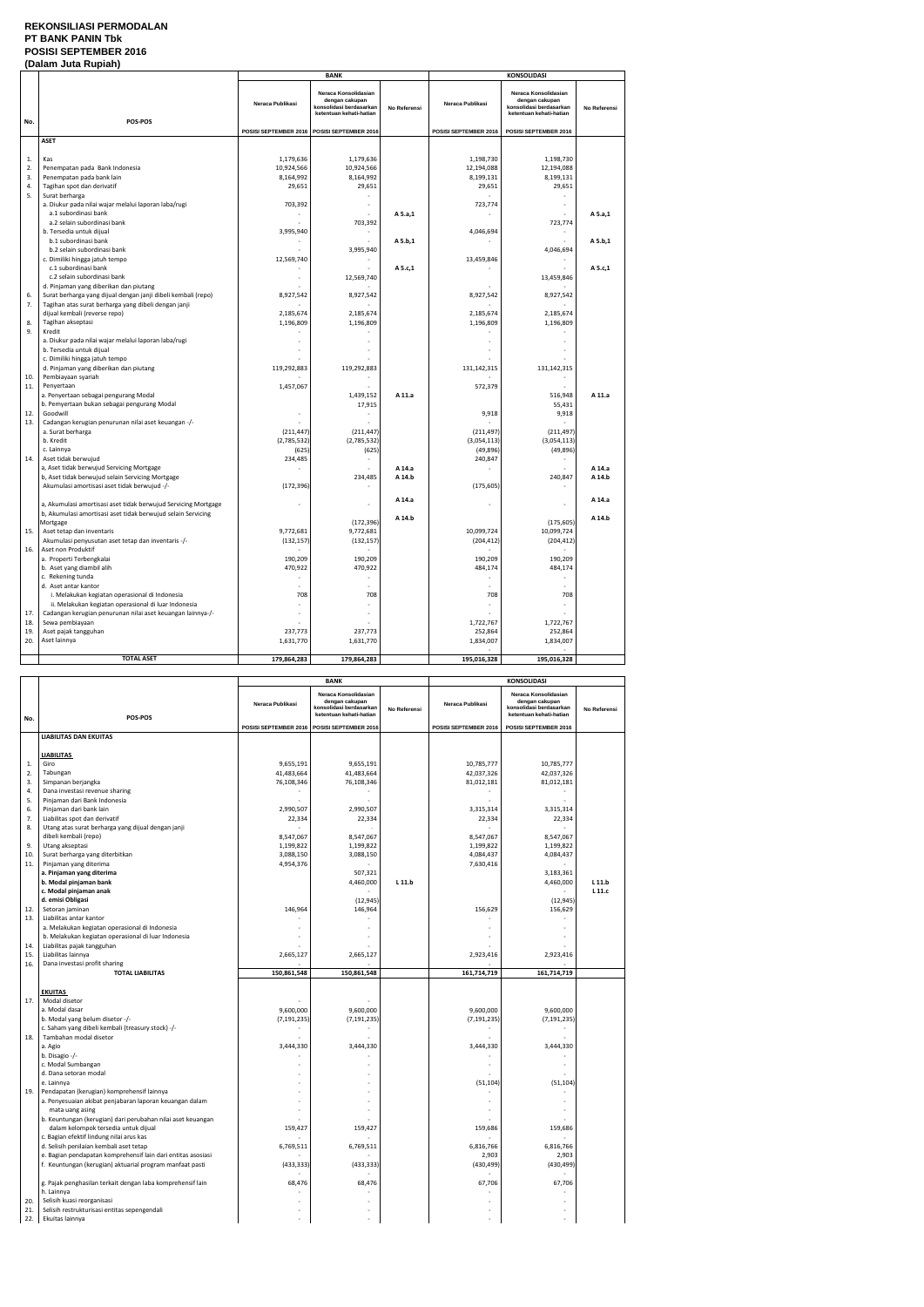#### **REKONSILIASI PERMODALAN PT BANK PANIN Tbk POSISI SEPTEMBER 2016 (Dalam Juta Rupiah)**

|     |                                        |                                             | <b>BANK</b>                                                                                  |              | <b>KONSOLIDASI</b>       |                                                                                              |              |
|-----|----------------------------------------|---------------------------------------------|----------------------------------------------------------------------------------------------|--------------|--------------------------|----------------------------------------------------------------------------------------------|--------------|
| No. | POS-POS                                | Neraca Publikasi                            | Neraca Konsolidasian<br>dengan cakupan<br>konsolidasi berdasarkan<br>ketentuan kehati-hatian | No Referensi | Neraca Publikasi         | Neraca Konsolidasian<br>dengan cakupan<br>konsolidasi berdasarkan<br>ketentuan kehati-hatian | No Referensi |
|     |                                        | POSISI SEPTEMBER 2016 POSISI SEPTEMBER 2016 |                                                                                              |              | POSISI SEPTEMBER 2016    | POSISI SEPTEMBER 2016                                                                        |              |
| 23. | Cadangan                               |                                             |                                                                                              |              | $\overline{\phantom{a}}$ | ٠                                                                                            |              |
|     | a. Cadangan umum                       | 14,874,912                                  | 14,874,912                                                                                   |              | 15,154,434               | 15,154,434                                                                                   |              |
|     | b. Cadangan tujuan                     | 140,000                                     | 140,000                                                                                      |              | 140,000                  | 140,000                                                                                      |              |
| 24. | Laba rugi                              |                                             |                                                                                              |              |                          | ٠                                                                                            |              |
|     | a. Tahun-tahun lalu                    |                                             |                                                                                              |              | 1,329,886                | 1,329,886                                                                                    |              |
|     | b. Tahun berjalan                      | 1,570,647                                   | 1,570,647                                                                                    |              | 1,708,943                | 1,708,943                                                                                    |              |
|     | TOTAL EKUITAS YANG DAPAT DIATRIBUSIKAN |                                             |                                                                                              |              |                          |                                                                                              |              |
|     | <b>KEPADA PEMILIK</b>                  | 29,002,735                                  | 29,002,735                                                                                   |              | 30,751,816               | 30,751,816                                                                                   |              |
|     |                                        |                                             |                                                                                              |              |                          |                                                                                              |              |
| 25. | Kepentingan non pengendali             |                                             |                                                                                              |              | 2,549,793                |                                                                                              |              |
|     | a. Kepentingan non pengendali Bank     |                                             |                                                                                              |              |                          | 568,716                                                                                      | L.25.a       |
|     | a. Kepentingan non pengendali non Bank |                                             |                                                                                              |              |                          | 1,981,077                                                                                    |              |
|     | <b>TOTAL EKUITAS</b>                   | 29,002,735                                  | 29,002,735                                                                                   |              | 33,301,609               | 33,301,609                                                                                   |              |
|     |                                        |                                             |                                                                                              |              |                          |                                                                                              |              |
|     | TOTAL LIABILITAS DAN EKUITAS           | 179,864,283                                 | 179,864,283                                                                                  |              | 195,016,328              | 195,016,328                                                                                  |              |

|     |                                                                                                                                                                                                                                                                                                                                                                                                                                                                                                                                                       |                                                                                                                                                       | <b>BANK</b>                                                                                                    |              |                                                                                                                              |                                                                                                                                                        |              |
|-----|-------------------------------------------------------------------------------------------------------------------------------------------------------------------------------------------------------------------------------------------------------------------------------------------------------------------------------------------------------------------------------------------------------------------------------------------------------------------------------------------------------------------------------------------------------|-------------------------------------------------------------------------------------------------------------------------------------------------------|----------------------------------------------------------------------------------------------------------------|--------------|------------------------------------------------------------------------------------------------------------------------------|--------------------------------------------------------------------------------------------------------------------------------------------------------|--------------|
| No. | POS-POS                                                                                                                                                                                                                                                                                                                                                                                                                                                                                                                                               | Neraca Publikasi                                                                                                                                      | Neraca Konsolidasian<br>dengan cakupan<br>konsolidasi berdasarkan<br>ketentuan kehati-hatian                   | No Referensi | Neraca Publikasi                                                                                                             | <b>KONSOLIDASI</b><br>Neraca Konsolidasian<br>dengan cakupan<br>konsolidasi berdasarkan<br>ketentuan kehati-hatian                                     | No Referensi |
|     |                                                                                                                                                                                                                                                                                                                                                                                                                                                                                                                                                       | POSISI SEPTEMBER 2016 POSISI SEPTEMBER 2016                                                                                                           |                                                                                                                |              | POSISI SEPTEMBER 2016                                                                                                        | POSISI SEPTEMBER 2016                                                                                                                                  |              |
| ı.  | <b>TAGIHAN KOMITMEN</b>                                                                                                                                                                                                                                                                                                                                                                                                                                                                                                                               |                                                                                                                                                       |                                                                                                                |              |                                                                                                                              |                                                                                                                                                        |              |
|     | 1. Fasilitas Pinjaman yang belum ditarik<br>a. Rupiah<br>b. Valuta asing<br>Posisi pembelian spot dan derivatif yang masih berjalan<br>2.<br>3. Lainnya                                                                                                                                                                                                                                                                                                                                                                                               | ÷,<br>5,681,910                                                                                                                                       | 5,681,910                                                                                                      |              | 5,681,910                                                                                                                    | 5,681,910                                                                                                                                              |              |
| н.  | <b>KEWAJIBAN KOMITMEN</b>                                                                                                                                                                                                                                                                                                                                                                                                                                                                                                                             |                                                                                                                                                       |                                                                                                                |              |                                                                                                                              |                                                                                                                                                        |              |
|     | 1. Fasilitas Kredit Kepada Nasabah yang Belum Ditarik<br>a. BUMN<br>i. committed<br>- Rupiah<br>- Valuta asing<br>ii. Uncommitted<br>- Rupiah<br>- Valuta asing<br>b. Lainnya<br>i. committed<br>ii. Uncommitted<br>2. Fasilitas kredit kepada bank lain yang belum ditarik<br>a. committed<br>i. Rupiah<br>ii. Valuta asing<br>b. uncommitted<br>i. Rupiah<br>ii. Valuta asing<br>3. Irrevocable L/C yang masih berjalan<br>a. L/C luar negeri<br>b. L/C dalam negeri<br>4. Posisi penjualan spot dan derivatif yang masih berjalan<br>5.<br>Lainnya | 1,548,999<br>$\mathbf{1}$<br>175,000<br>4,463,615<br>25,117,317<br>3,051,383<br>38,112<br>$\overline{\phantom{a}}$<br>526,825<br>307,598<br>5,674,831 | 1,548,999<br>1<br>175,000<br>4,463,615<br>25,117,317<br>3,051,383<br>38,112<br>526,825<br>307,598<br>5,674,831 |              | 1,548,999<br>1<br>175,000<br>4,463,615<br>25,064,803<br>3,506,886<br>38,112<br>٠<br>2,396<br>526,825<br>307,598<br>5,674,831 | 1,548,999<br>$\mathbf{1}$<br>175,000<br>4,463,615<br>25,064,803<br>3,506,886<br>$\sim$<br>38,112<br>$\sim$<br>2,396<br>526,825<br>307,598<br>5,674,831 |              |
|     |                                                                                                                                                                                                                                                                                                                                                                                                                                                                                                                                                       |                                                                                                                                                       |                                                                                                                |              |                                                                                                                              |                                                                                                                                                        |              |
| Ш.  | <b>TAGIHAN KONTINJENSI</b><br>1. Garansi yang diterima<br>a. Rupiah<br>b. Valuta Asing<br>2. Pendapatan Bunga dalam Penyelesaian<br>a. Bunga kredit yang diberikan<br>b. Bunga lainnya<br>3. Lainnya                                                                                                                                                                                                                                                                                                                                                  | 538,946                                                                                                                                               | 538,946                                                                                                        |              | ۳<br>539,601<br>ä,                                                                                                           | 539,601                                                                                                                                                |              |
|     | <b>KEWAJIBAN KONTINJENSI</b>                                                                                                                                                                                                                                                                                                                                                                                                                                                                                                                          |                                                                                                                                                       |                                                                                                                |              |                                                                                                                              |                                                                                                                                                        |              |
| IV. | 1. Garansi yang Diterima<br>a. Rupiah<br>b. Valuta Asing<br>2. Lainnya                                                                                                                                                                                                                                                                                                                                                                                                                                                                                | 660,883<br>95,558<br>584,494                                                                                                                          | 660,883<br>95,558<br>584,494                                                                                   |              | 661,083<br>95,558<br>584,494                                                                                                 | 661,083<br>95,558<br>584,494                                                                                                                           |              |

|     |                                                                |                       | <b>BANK</b>                                                                                  |              |                       |                                                                                              |              |
|-----|----------------------------------------------------------------|-----------------------|----------------------------------------------------------------------------------------------|--------------|-----------------------|----------------------------------------------------------------------------------------------|--------------|
|     |                                                                |                       |                                                                                              |              |                       | <b>KONSOLIDASI</b>                                                                           |              |
| No. | POS-POS                                                        | Neraca Publikasi      | Neraca Konsolidasian<br>dengan cakupan<br>konsolidasi berdasarkan<br>ketentuan kehati-hatian | No Referensi | Neraca Publikasi      | Neraca Konsolidasian<br>dengan cakupan<br>konsolidasi berdasarkan<br>ketentuan kehati-hatian | No Referensi |
|     |                                                                | POSISI SEPTEMBER 2016 | POSISI SEPTEMBER 2016                                                                        |              | POSISI SEPTEMBER 2016 | POSISI SEPTEMBER 2016                                                                        |              |
|     | PENDAPATAN DAN BEBAN OPERASIONAL                               |                       |                                                                                              |              |                       |                                                                                              |              |
|     | A. Pendapatan dan Beban Bunga                                  |                       |                                                                                              |              |                       |                                                                                              |              |
| 1.  | Pendapatan Bunga                                               |                       |                                                                                              |              |                       |                                                                                              |              |
|     | a. Rupiah                                                      | 11,269,719            | 11,269,719                                                                                   |              | 12,559,562            | 12,559,562                                                                                   |              |
|     | b. Valuta Asing                                                | 455,825               | 455,825                                                                                      |              | 457,330               | 457,330                                                                                      |              |
| 2.  | Beban Bunga                                                    |                       |                                                                                              |              |                       |                                                                                              |              |
|     | a. Rupiah                                                      | 6,064,823             | 6,064,823                                                                                    |              | 6,731,587             | 6,731,587                                                                                    |              |
|     | b. Valuta Asing                                                | 57,898                | 57,898                                                                                       |              | 57,898                | 57,898                                                                                       |              |
|     | Pendapatan (Beban) Bunga Bersih                                | 5,602,823             | 5,602,823                                                                                    |              | 6,227,407             | 6,227,407                                                                                    |              |
|     |                                                                |                       |                                                                                              |              |                       |                                                                                              |              |
|     | B. Pendapatan dan Beban Operasional selain Bunga               |                       |                                                                                              |              |                       |                                                                                              |              |
| 1.  | Pendapatan Operasional selain bunga                            | 924,048               | 924,048                                                                                      |              | 1,120,219             | 1,120,219                                                                                    |              |
|     | a. Peningkatan nilai wajar aset keuangan (mark to market)      |                       |                                                                                              |              |                       |                                                                                              |              |
|     | i. Surat berharga                                              | 79,829                | 79,829                                                                                       |              | 79,829                | 79,829                                                                                       |              |
|     | ii. Kredit                                                     |                       |                                                                                              |              |                       |                                                                                              |              |
|     | iii. Spot dan derivatif                                        | 11,874                | 11,874                                                                                       |              | 11,874                | 11,874                                                                                       |              |
|     | iv. Aset keuangan lainnya                                      |                       |                                                                                              |              |                       |                                                                                              |              |
|     |                                                                |                       |                                                                                              |              |                       |                                                                                              |              |
|     | b. Penurunan nilai wajar kewajiban keuangan (mark to market)   |                       |                                                                                              |              |                       |                                                                                              |              |
|     | c. Keuntungan penjualan aset keuangan                          |                       |                                                                                              |              |                       |                                                                                              |              |
|     | i. Surat berharga                                              | 170,843               | 170,843                                                                                      |              | 170,843               | 170,843                                                                                      |              |
|     | ii. Kredit                                                     |                       |                                                                                              |              |                       |                                                                                              |              |
|     | iii. Aset keuangan lainnya                                     |                       |                                                                                              |              |                       |                                                                                              |              |
|     | d. Keuntungan transaksi spot dan derivatif (realised)          | 55,992                | 55,992                                                                                       |              | 55,992                | 55,992                                                                                       |              |
|     | e. Keuntungan dari penyertaan dengan equity method             |                       |                                                                                              |              | 73,280                | 73,280                                                                                       |              |
|     | f. Dividen                                                     | 16,924                | 16,924                                                                                       |              | 220                   | 220                                                                                          |              |
|     | g. Komisi/provisi/fee dan administrasi                         | 275,022               | 275,022                                                                                      |              | 353,026               | 353,026                                                                                      |              |
|     | h. Pemulihan atas cadangan kerugian penurunan nilai            | 36,816                | 36,816                                                                                       |              | 50,183                | 50,183                                                                                       |              |
|     | i. Pendapatan lainnya                                          | 276,748               | 276,748                                                                                      |              | 324,972               | 324,972                                                                                      |              |
| 2.  | Beban Operasional selain Bunga                                 | 4,454,119             | 4,454,119                                                                                    |              | 5,040,275             | 5,040,275                                                                                    |              |
|     | a. Penurunan nilai wajar aset keuangan (mark to market)        |                       |                                                                                              |              |                       |                                                                                              |              |
|     | i. Surat berharga                                              | 924                   | 924                                                                                          |              | 968                   | 968                                                                                          |              |
|     | ii. Kredit                                                     |                       |                                                                                              |              |                       |                                                                                              |              |
|     | iii. Spot dan derivatif                                        | 5,286                 | 5,286                                                                                        |              | 5,286                 | 5,286                                                                                        |              |
|     | iv. Aset keuangan lainnya                                      |                       |                                                                                              |              |                       |                                                                                              |              |
|     |                                                                |                       |                                                                                              |              |                       |                                                                                              |              |
|     | b. Peningkatan nilai wajar kewajiban keuangan (mark to market) | ٠                     |                                                                                              |              | ٠                     | ÷.                                                                                           |              |
|     | c. Kerugian penjualan aset keuangan                            |                       |                                                                                              |              |                       |                                                                                              |              |
|     | i. Surat berharga                                              | 366                   | 366                                                                                          |              | 366                   | 366                                                                                          |              |
|     | ii. Kredit                                                     |                       |                                                                                              |              |                       |                                                                                              |              |
|     | iii. Aset Keuangan Lainnya                                     |                       |                                                                                              |              |                       |                                                                                              |              |
|     | d. Kerugian transaksi spot dan derivatif (realised)            | 6,291                 | 6,291                                                                                        |              | 6,291                 | 6,291                                                                                        |              |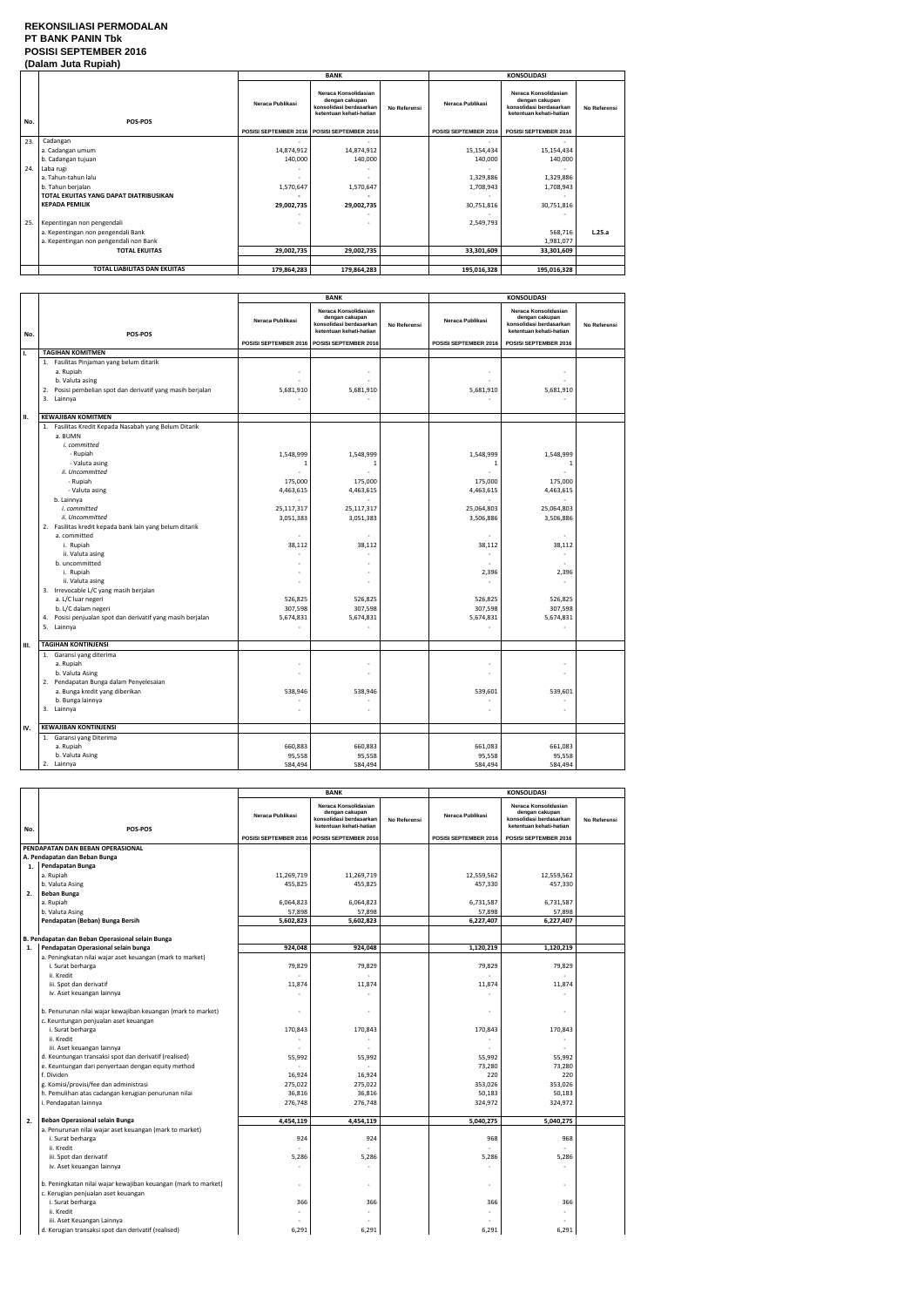#### **REKONSILIASI PERMODALAN PT BANK PANIN Tbk POSISI SEPTEMBER 2016 (Dalam Juta Rupiah)**

|     |                                                                                                                   |                                             | <b>BANK</b>                                                                                  |              |                          | <b>KONSOLIDASI</b>                                                                           |              |
|-----|-------------------------------------------------------------------------------------------------------------------|---------------------------------------------|----------------------------------------------------------------------------------------------|--------------|--------------------------|----------------------------------------------------------------------------------------------|--------------|
|     |                                                                                                                   | Neraca Publikasi                            | Neraca Konsolidasian<br>dengan cakupan<br>konsolidasi berdasarkan<br>ketentuan kehati-hatian | No Referensi | Neraca Publikasi         | Neraca Konsolidasian<br>dengan cakupan<br>konsolidasi berdasarkan<br>ketentuan kehati-hatian | No Referensi |
| No. | POS-POS                                                                                                           |                                             |                                                                                              |              |                          |                                                                                              |              |
|     | e. Kerugian penurunan nilai aset keuangan (impairment)<br>i. Surat berharga                                       | POSISI SEPTEMBER 2016 POSISI SEPTEMBER 2016 |                                                                                              |              | POSISI SEPTEMBER 2016    | POSISI SEPTEMBER 2016                                                                        |              |
|     | ii. Kredit<br>iii. Pembiayaan syariah                                                                             | 1,311,166                                   | 1,311,166                                                                                    |              | 1,515,248                | 1,515,248                                                                                    |              |
|     | iv. Aset keuangan lainnya                                                                                         |                                             |                                                                                              |              | 33,301                   | 33,301                                                                                       |              |
|     | f. kerugian terkait risiko operasional<br>g. Kerugian dari penyertaan dengan equity method                        | 84,552                                      | 84,552                                                                                       |              | 84,552                   | 84,552                                                                                       |              |
|     | h. Komisi, provisi/fee dan administratif                                                                          | 7,378                                       | 7,378                                                                                        |              | 7,378                    | 7,378                                                                                        |              |
|     | i. Kerugian penurunan nilai aset lainnya (non keuangan)                                                           | 115,500                                     | 115,500                                                                                      |              | 117,431                  | 117,431                                                                                      |              |
|     | j. Beban tenaga kerja                                                                                             | 1,135,954                                   | 1,135,954                                                                                    |              | 1,317,107                | 1,317,107                                                                                    |              |
|     | k. Beban promosi                                                                                                  | 60,764                                      | 60,764                                                                                       |              | 68,921                   | 68,921                                                                                       |              |
|     | I. Beban lainnya<br>Pendapatan (Beban) Operasional selain Bunga Bersih                                            | 1,725,938<br>(3,530,071)                    | 1,725,938<br>(3,530,071)                                                                     |              | 1,883,426<br>(3,920,056) | 1,883,426<br>(3,920,056)                                                                     |              |
|     | LABA (RUGI) OPERASIONAL                                                                                           | 2,072,752                                   | 2,072,752                                                                                    |              | 2,307,351                | 2,307,351                                                                                    |              |
|     | PENDAPATAN DAN BEBAN NON OPERASIONAL                                                                              |                                             |                                                                                              |              |                          |                                                                                              |              |
| 1.  | Keuntungan (kerugian) penjualan aset tetap dan inventaris                                                         | 201                                         | 201                                                                                          |              | 44                       | 44                                                                                           |              |
| 2.  | Keuntungan (kerugian) penjabaran transaksi valuta asing                                                           | (14, 249)                                   | (14, 249)                                                                                    |              | (18, 234)                | (18, 234)                                                                                    |              |
| 3.  | Pendapatan (beban) non operasional lainnya                                                                        | 1,259                                       | 1,259                                                                                        |              | 39,855                   | 39,855                                                                                       |              |
|     | LABA (RUGI) NON OPERASIONAL                                                                                       | (12,789)                                    | (12,789)                                                                                     |              | 21,665                   | 21,665                                                                                       |              |
|     | LABA (RUGI) TAHUN BERJALAN SEBELUM PAJAK                                                                          | 2,059,963                                   | 2,059,963                                                                                    |              | 2,329,016                | 2,329,016                                                                                    |              |
|     | Pajak penghasilan                                                                                                 |                                             |                                                                                              |              |                          |                                                                                              |              |
|     | a. Taksiran pajak tahun berjalan                                                                                  | (465, 306)                                  | (465, 306)                                                                                   |              | (521,094)                | (521,094)                                                                                    |              |
|     | b. Pendapatan (beban) pajak tangguhan                                                                             | (24, 010)                                   | (24, 010)                                                                                    |              | (21, 305)                | (21, 305)                                                                                    |              |
|     | LABA (RUGI) TAHUN BERJALAN SETELAH PAJAK BERSIH                                                                   | 1,570,647                                   | 1,570,647                                                                                    |              | 1,786,617                | 1,786,617                                                                                    |              |
|     |                                                                                                                   |                                             |                                                                                              |              |                          |                                                                                              |              |
|     | PENGHASILAN KOMPREHENSIF LAIN                                                                                     |                                             |                                                                                              |              |                          |                                                                                              |              |
|     | 1. Pos-pos yang tidak akan direklasifikasi ke laba rugi<br>a. Keuntungan revaluasi aset tetap                     | 742,390                                     | 742,390                                                                                      |              | 754,910                  | 754,910                                                                                      |              |
|     | b. Keuntungan (kerugian) aktuarial program manfaat pasti                                                          | (245, 112)                                  | (245, 112)                                                                                   |              | (241, 584)               | (241, 584)                                                                                   |              |
|     | c. Bagian pendapatan komprehensif lain dari entitas asosiasi<br>d. Lainnya                                        |                                             |                                                                                              |              | 385                      | 385                                                                                          |              |
|     | e. Pajak penghasilan terkait pos-pos yang tidak akan direklasifikasi                                              |                                             |                                                                                              |              |                          |                                                                                              |              |
|     | ke laba rugi                                                                                                      | 61,278                                      | 61,278                                                                                       |              | 60,396                   | 60,396                                                                                       |              |
|     | 2. Pos-pos yang akan direklasifikasi ke laba rugi<br>a. Penyesuaian akibat penjabaran laporan keuangan dalam mata |                                             |                                                                                              |              |                          |                                                                                              |              |
|     | uang asing                                                                                                        |                                             |                                                                                              |              |                          |                                                                                              |              |
|     | b. Keuntungan (kerugian) dari perubahan nilai aset keuangan                                                       |                                             |                                                                                              |              |                          |                                                                                              |              |
|     | dalam kelompok tersedia untuk dijual<br>c. Bagian efektif lindung nilai arus kas                                  | 152,893                                     | 152,893                                                                                      |              | 154,164                  | 154,164                                                                                      |              |
|     | d. Lainnya                                                                                                        |                                             |                                                                                              |              |                          |                                                                                              |              |
|     | e. Pajak penghasilan terkait pos-pos yang akan direklasifikasi ke<br>laba rugi                                    | (38, 224)                                   | (38, 224)                                                                                    |              | (38, 542)                | (38, 542)                                                                                    |              |
|     | PENGHASILAN KOMPREHENSIF LAIN TAHUN BERJALAN - NET PAJAK                                                          |                                             |                                                                                              |              |                          |                                                                                              |              |
|     | PENGHASILAN TERKAIT                                                                                               | 673,225                                     | 673,225                                                                                      |              | 689,729                  | 689,729                                                                                      |              |
|     | TOTAL LABA KOMPREHENSIF TAHUN BERJALAN                                                                            | 2,243,872                                   | 2,243,872                                                                                    |              | 2,476,346                | 2,476,346                                                                                    |              |
|     | Laba yang dapat diatribusikan kepada:                                                                             |                                             |                                                                                              |              |                          |                                                                                              |              |
|     | <b>PEMILIK</b><br>KEPENTINGAN NON PENGENDALI                                                                      | 1,570,647                                   | 1,570,647                                                                                    |              | 1,708,943<br>77,674      | 1,708,943<br>77,674                                                                          |              |
|     | TOTAL LABA TAHUN BERJALAN                                                                                         | 1,570,647                                   | 1,570,647                                                                                    |              | 1,786,617                | 1,786,617                                                                                    |              |
|     |                                                                                                                   |                                             |                                                                                              |              |                          |                                                                                              |              |
|     | Total Penghasilan Komprehensif yang dapat diatribusikan kepada:<br><b>PEMILIK</b>                                 | 2,243,872                                   | 2,243,872                                                                                    |              | 2,398,415                | 2,398,415                                                                                    |              |
|     | KEPENTINGAN NON PENGENDALI                                                                                        |                                             |                                                                                              |              | 77,931                   | 77,931                                                                                       |              |
|     | TOTAL PENGHASILAN KOMPREHENSIF TAHUN BERJALAN                                                                     | 2,243,872                                   | 2,243,872                                                                                    |              | 2,476,346                | 2,476,346                                                                                    |              |
|     | TRANSFER LABA (RUGI) KE KANTOR PUSAT                                                                              |                                             |                                                                                              |              |                          |                                                                                              |              |
|     | <b>DIVIDEN</b>                                                                                                    | $\overline{\phantom{a}}$                    |                                                                                              |              | $\overline{\phantom{a}}$ |                                                                                              |              |
|     | LABA BERSIH PER SAHAM                                                                                             | 65.21                                       | 65.21                                                                                        |              | 70.95                    | 70.95                                                                                        |              |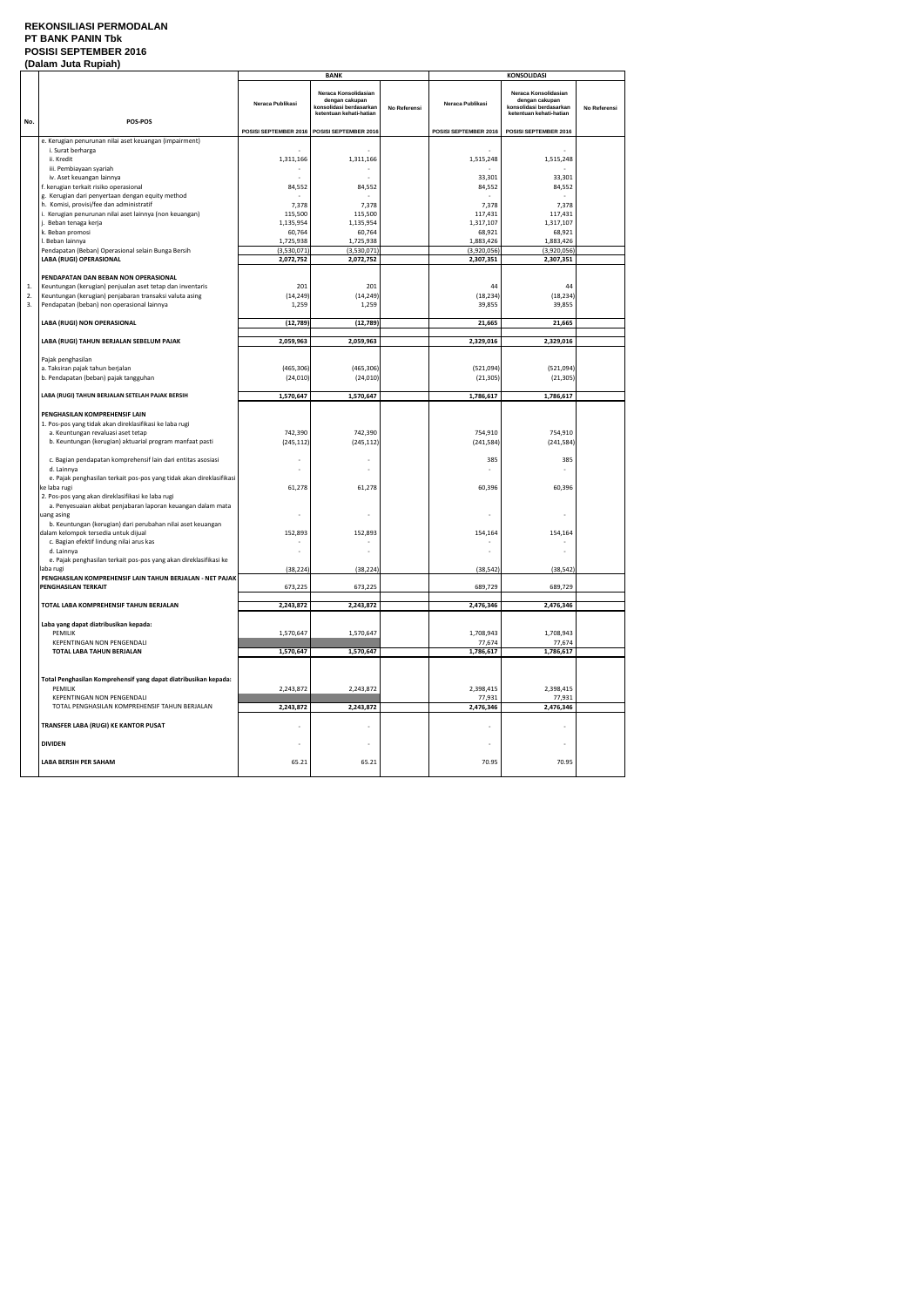## **PENGUNGKAPAN RINCIAN FITUR INSTRUMEN PERMODALAN PT BANK PANIN Tbk POSISI SEPTEMBER 2016 (Dalam Juta Rupiah)**

|                 | Saham                                                                                |                               |  |  |  |  |
|-----------------|--------------------------------------------------------------------------------------|-------------------------------|--|--|--|--|
| No              | Pertanyaan                                                                           | Jawaban                       |  |  |  |  |
| $\mathbf{1}$    | Penerbit                                                                             | PT Bank Panin Tbk.            |  |  |  |  |
| 2               | Nomor identifikasi                                                                   | 1 sd 24.087.645.998           |  |  |  |  |
| 3               | Hukum yang digunakan                                                                 | Hukum Indonesia               |  |  |  |  |
|                 | Perlakuan instrumen berdasarkan ketentuan KPMM                                       |                               |  |  |  |  |
| 4               | Pada saat masa transisi                                                              | N/A                           |  |  |  |  |
| 5               | Setelah masa transisi                                                                | CET1                          |  |  |  |  |
| 6               | Apakah instrumen eligible untuk Solo/Group atau Group dan Solo                       | Grup, Solo                    |  |  |  |  |
| $\overline{7}$  | Jenis instrumen                                                                      | Saham Biasa                   |  |  |  |  |
| 8               | Jumlah yang diakui dalam perhitungan KPMM                                            | 2,408,765                     |  |  |  |  |
| 9               | Nilai Par dari instrumen                                                             | 2,408,765                     |  |  |  |  |
| 10              | Klasifikasi akuntansi                                                                | Ekuitas                       |  |  |  |  |
| 11              | Tanggal penerbitan                                                                   | 29/12/1982                    |  |  |  |  |
| 12              | Tidak ada jatuh tempo (perpetual) atau dengan jatuh tempo                            | Perpetual                     |  |  |  |  |
| 13              | Tanggal jatuh tempo                                                                  | Tidak ada tanggal jatuh tempo |  |  |  |  |
| 14              | Eksekusi Call Option atas persetujuan pengawas Bank                                  | Tidak                         |  |  |  |  |
| $\overline{15}$ | Tanggal call option, jumlah penarikan dan persyaratan call option lainnya (bila ada) | N/A                           |  |  |  |  |
| 16              | Subsequent call option                                                               | N/A                           |  |  |  |  |
|                 | Kupon/deviden                                                                        |                               |  |  |  |  |
| 17              | Fixed atau floating                                                                  | Floating                      |  |  |  |  |
| 18              | Tingkat dari kupon rate atau index lain yang menjadi acuan                           | N/A                           |  |  |  |  |
| $\overline{19}$ | Ada atau tidaknya dividend stopper                                                   | <b>Tidak</b>                  |  |  |  |  |
| 20              | Fully discretionary; partial or mandatory                                            | <b>FD</b>                     |  |  |  |  |
| 21              | Apakah terdapat fitur step up atau insentif lain                                     | Tidak                         |  |  |  |  |
| 22              | Noncumulative atau cumulative                                                        | Noncumulative                 |  |  |  |  |
| 23              | Convertible atau non-convertible                                                     | Non Convertible               |  |  |  |  |
| 24              | Jika convertible, sebutkan trigger point-nya                                         | N/A                           |  |  |  |  |
| 25              | Jika convertible, apakah seluruh atau sebagian                                       | N/A                           |  |  |  |  |
| 26              | Jika dikonversi, bagaimana rate konversinya                                          | N/A                           |  |  |  |  |
| 27              | Jika dikonversi, apakah mandatory atau optional                                      | N/A                           |  |  |  |  |
| 28              | Jika dikonversi, sebutkan jenis instrumen konversinya                                | N/A                           |  |  |  |  |
| 29              | Jika dikonversi, sebutkan issuer of instrument it converts into                      | N/A                           |  |  |  |  |
| 30              | Fitur Write-down                                                                     | <b>Tidak</b>                  |  |  |  |  |
| 31              | Jika terjadi write-down, sebutkan trigger-nya                                        | N/A                           |  |  |  |  |
| 32              | Jika terjadi write-down, apakah penuh atau sebagian                                  | N/A                           |  |  |  |  |
| 33              | Jika terjadi write-down, permanent atau temporer                                     | N/A                           |  |  |  |  |
| $\overline{34}$ | Jika terjadi write down temporer, jelaskan mekanisme write-up                        | N/A                           |  |  |  |  |
| $\overline{35}$ | Hierarki instrumen pada saat likuidasi                                               | Urutan terakhir (Junior)      |  |  |  |  |
| 36              | Apakah terdapat fitur yang non-complaint                                             | Tidak                         |  |  |  |  |
| 37              | Jika Ya, jelaskan fitur yang non-complaint                                           | N/A                           |  |  |  |  |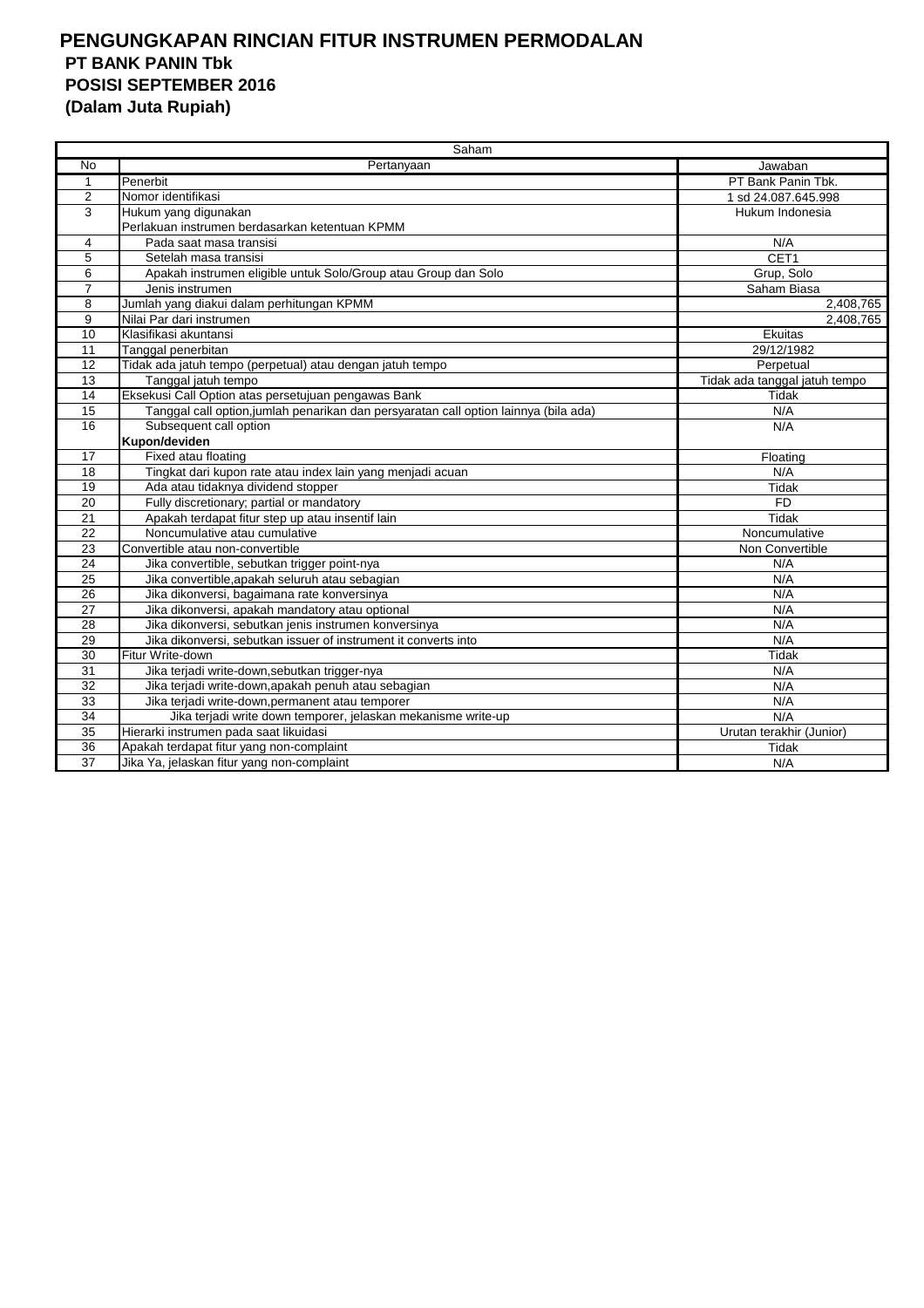## **PENGUNGKAPAN RINCIAN FITUR INSTRUMEN PERMODALAN PT BANK PANIN Tbk POSISI SEPTEMBER 2016 (Dalam Juta Rupiah)**

| Obligasi Subordinasi III |                                                                                      |                            |  |  |  |
|--------------------------|--------------------------------------------------------------------------------------|----------------------------|--|--|--|
| No                       | Pertanyaan                                                                           | Jawaban                    |  |  |  |
| 1                        | Penerbit                                                                             | PT Bank Panin Tbk.         |  |  |  |
| $\overline{2}$           | Nomor identifikasi                                                                   | IDA000046106               |  |  |  |
| 3                        | Hukum yang digunakan                                                                 | Hukum Indonesia            |  |  |  |
|                          | Perlakuan instrumen berdasarkan ketentuan KPMM                                       |                            |  |  |  |
| 4                        | Pada saat masa transisi                                                              | N/A                        |  |  |  |
| 5                        | Setelah masa transisi                                                                | $\overline{12}$            |  |  |  |
| 6                        | Apakah instrumen eligible untuk Solo/Group atau Group dan Solo                       | Group, Solo                |  |  |  |
| $\overline{7}$           | Jenis instrumen                                                                      | Surat berharga subordinasi |  |  |  |
| 8                        | Jumlah yang diakui dalam perhitungan KPMM                                            | 574,000                    |  |  |  |
| 9                        | Nilai Par dari instrumen                                                             | 2,460,000                  |  |  |  |
| 10                       | Klasifikasi akuntansi                                                                | Ekuitas                    |  |  |  |
| $\overline{11}$          | Tanggal penerbitan                                                                   | 9/11/2010                  |  |  |  |
| 12                       | Tidak ada jatuh tempo (perpetual) atau dengan jatuh tempo                            | Dengan Jatuh Tempo         |  |  |  |
| 13                       | Tanggal jatuh tempo                                                                  | 9/11/2017                  |  |  |  |
| 14                       | Eksekusi Call Option atas persetujuan pengawas Bank                                  | Tidak                      |  |  |  |
| 15                       | Tanggal call option, jumlah penarikan dan persyaratan call option lainnya (bila ada) | N/A                        |  |  |  |
| 16                       | Subsequent call option                                                               | N/A                        |  |  |  |
|                          | Kupon/deviden                                                                        |                            |  |  |  |
| 17                       | Fixed atau floating                                                                  | Fixed                      |  |  |  |
| 18                       | Tingkat dari kupon rate atau index lain yang menjadi acuan                           | 10,50 %                    |  |  |  |
| 19                       | Ada atau tidaknya dividend stopper                                                   | <b>Tidak</b>               |  |  |  |
| $\overline{20}$          | Fully discretionary; partial or mandatory                                            | Mandatory                  |  |  |  |
| 21                       | Apakah terdapat fitur step up atau insentif lain                                     | Tidak                      |  |  |  |
| $\overline{22}$          | Noncumulative atau cumulative                                                        | Cumulative                 |  |  |  |
| 23                       | Convertible atau non-convertible                                                     | Non-convertible            |  |  |  |
| $\overline{24}$          | Jika convertible, sebutkan trigger point-nya                                         | N/A                        |  |  |  |
| 25                       | Jika convertible, apakah seluruh atau sebagian                                       | N/A                        |  |  |  |
| 26                       | Jika dikonversi, bagaimana rate konversinya                                          | N/A                        |  |  |  |
| $\overline{27}$          | Jika dikonversi, apakah mandatory atau optional                                      | N/A                        |  |  |  |
| 28                       | Jika dikonversi, sebutkan jenis instrumen konversinya                                | N/A                        |  |  |  |
| 29                       | Jika dikonversi, sebutkan issuer of instrument it converts into                      | N/A                        |  |  |  |
| $\overline{30}$          | Fitur Write-down                                                                     | <b>Tidak</b>               |  |  |  |
| 31                       | Jika terjadi write-down, sebutkan trigger-nya                                        | N/A                        |  |  |  |
| 32                       | Jika terjadi write-down, apakah penuh atau sebagian                                  | N/A                        |  |  |  |
| 33                       | Jika terjadi write-down, permanent atau temporer                                     | N/A                        |  |  |  |
| $\overline{34}$          | Jika terjadi write down temporer, jelaskan mekanisme write-up                        | N/A                        |  |  |  |
| $\overline{35}$          | Hierarki instrumen pada saat likuidasi                                               | Junior/Subordinasi         |  |  |  |
| $\overline{36}$          | Apakah terdapat fitur yang non-complaint                                             | Tidak                      |  |  |  |
| $\overline{37}$          | Jika Ya, jelaskan fitur yang non-complaint                                           | N/A                        |  |  |  |